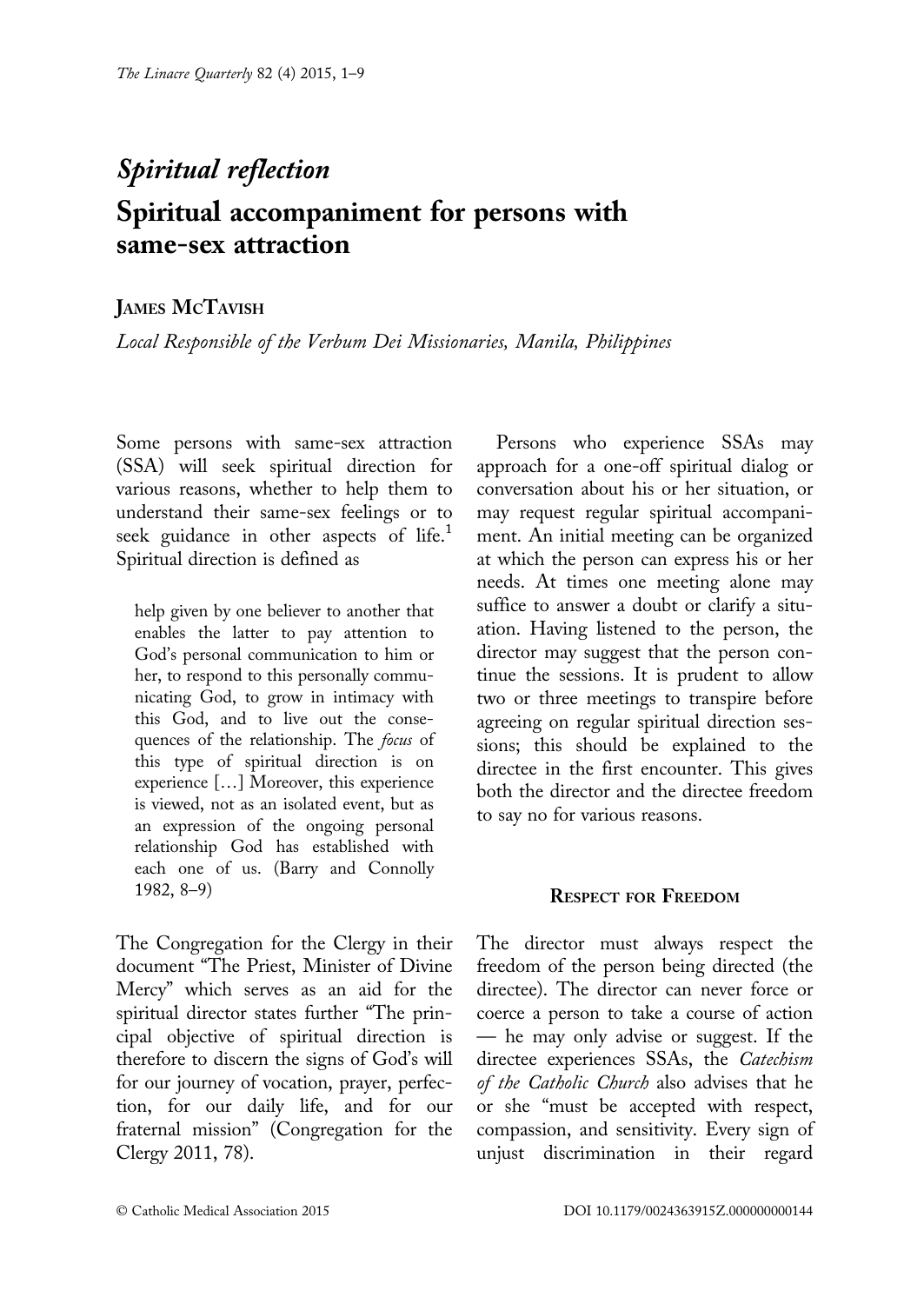should be avoided. These persons are called to fulfill God's will in their lives" ([Catechism 1997,](#page-7-0) 2358). It is generally a good sign that a person requests spiritual direction as it usually indicates a certain seriousness in the desire for spiritual growth and openness to be guided.

It is important to note that "The spiritual director is not making the spiritual journey; he follows it by assisting the person he is directing in his concrete life. The Holy Spirit is the one who directs souls, and therefore the spiritual director should always support the action of the Holy Spirit" ([Congregation for the Clergy](#page-7-0) [2011,](#page-7-0) 103).

## LISTENING IS THE KEY

The first and foremost task of the director is to listen. The director is to listen to the person and listen for the action of God in the directee's life. Sometimes what is shared can be painful: hard for the directee to admit, and hard for the director to hear. In a person who experiences SSAs, it is quite likely that details of his or her sexuality will be brought up: feelings, thoughts, struggles, including sexual experiences, and the like. The director should be mature and have a sound formation in human sexuality and solid grounding in the Catholic Church's teaching on SSA. It is highly inappropriate to advise a person who experiences SSAs to "just find a steady partner" as all Christians are called to holiness and to Christian perfection even if this growth is only achieved in stages.

An important question regards the frequency and duration of spiritual direction. A rule of thumb can be 1 hour once a month. This is not fixed in stone as when a director begins to accompany the person it may be that at the beginning the meetings can be more frequent until the director gets to know the story of the directee.

## Clarify terms

It is useful to clarify exactly what the directee means when he or she speaks of experiencing SSAs or why he or she is seeking guidance. It may be that the person is uncertain about his or her sexual orientation and unsure if he or she is gay or not. The late Rev. John Harvey, O.S.F. S., a recognized expert on homosexuality and founder of Courage — the Catholic support group for persons who experience SSAs and desire to live chastely — identifies three components of a definition of homosexuality:

- (1) "A persistent erotic tendency to persons of the same sex." A temporary or transient attraction is also possible but SSA and the term *homosexual* are usually used of an enduring attraction.
- (2) "An insensitivity to persons of the other sex as far as physical attraction is concerned." Sometimes the insensitivity extends to the broader psychological order.
- (3) "A positive distaste for physical relations with persons of the other sex."

The first characteristic is found in all persons with SSA, but the second and third characteristics are not found universally [\(Harvey 2007,](#page-7-0) 6–7).

I asked one young man, who had been assured he was gay, why he was seeking spiritual direction. He replied that he wanted to know how he would break the news not only to his father but also to his future wife. It turned out on later questioning that he did have a considerable degree of heterosexual feelings. He also had a total breakdown in his relationship with his father manifested by anger and a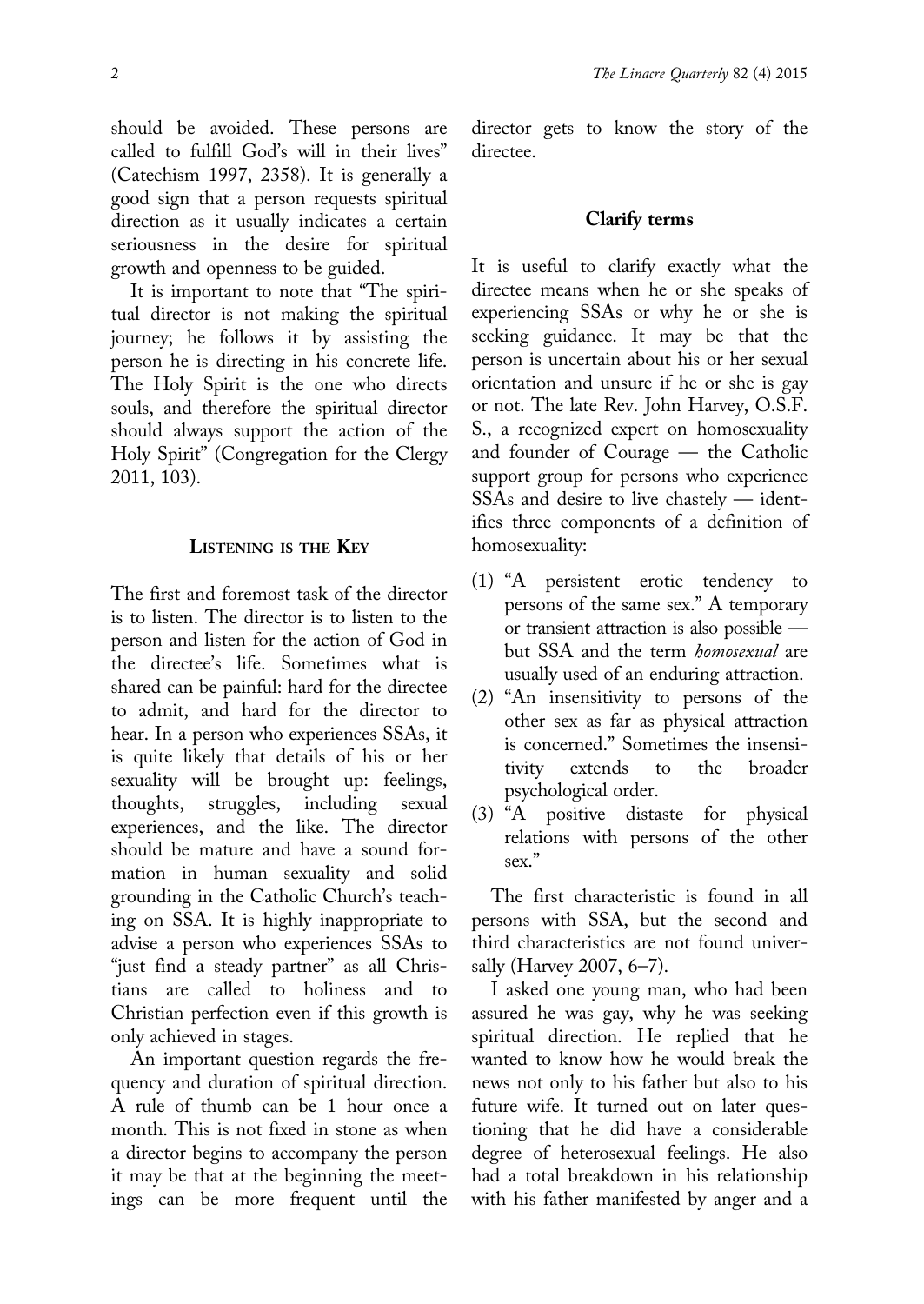lack of forgiveness. This is very important for a director to know as one proposed causative factor in the complex genesis of SSA is a poor relationship with the father and/or the mother [\(Catholic Medical](#page-7-0) [Association 2000,](#page-7-0) 3).<sup>2</sup> [These underlying](#page-6-0) [situations were not readily obvious at the](#page-6-0) [start, and surfaced with the passage of](#page-6-0) [time and the establishment of trust.](#page-6-0) [Exploring motivations and allowing the](#page-6-0) [directee to speak freely about his or her](#page-6-0) [personal history and experiences is an](#page-6-0) [important foundation for the spiritual](#page-6-0)– [direction relationship.](#page-6-0)

#### Psychological conflicts

It is important that spiritual directors have some background understanding of the psychological conflicts that predispose youth and adults to SSAs. Dr. Rick Fitzgibbons identifies them in males as "the lack of secure attachment with the father, same-sex peers or brother; poor body image; sex abuse trauma; mistrust in the mother relationship; severe betrayals by women, and narcissism. In females, background psychological conflicts include mistrust and sadness in the father relationship; lack of secure attachment with the mother; betrayals by important males with a fear of betrayal by males; weak female confidence; rejection by female peers; anger against men, and loneliness for com-forting love."[3](#page-6-0)

## One-off crush

A young woman approached me for spiritual direction as having a crush on her teacher she was convinced that she was "a lesbian." I reassured her that a one-off crush did not equal lesbianism. As Rev. John Harvey advised "The adolescent girl often confuses a 'crush' she has on an

older girl or a female teacher as a form of homosexuality. She should be shown that she is simply going through a stage of strong admiration and needs to take care not to make an idol out of another person. Meanwhile, she must continue to seek friends within her peer group and learn to form good human relationships with both sexes" [\(Harvey 2007](#page-7-0), 34–35). I enquired about her family relationships, explaining that sometimes behind a desire for the affection of another woman was the mirror of a desire for a stronger identifi-cation with the mother figure.<sup>[4](#page-6-0)</sup> [She](#page-6-0) [acknowledged the poor relationship with](#page-6-0) [her own mother, and she herself felt this](#page-6-0) [was the key to understanding her crush on](#page-6-0) [the teacher. Where the maternal relation](#page-6-0)[ship is lacking, a stronger relationship](#page-6-0) [with Mother Mary may be encouraged.](#page-6-0) [This is beneficial for all, but may bear par](#page-6-0)[ticular fruits in a woman searching for that](#page-6-0) [experience of motherly love:](#page-6-0) "The experience of Mary'[s love can fill the emptiness](#page-6-0) [and loneliness in the mother relationship,](#page-6-0) [become a new foundation to trust females,](#page-6-0) [strengthen confidence, and resolve homo](#page-6-0)[sexual attractions and behaviors](#page-6-0)" [\(Fitzgibbons 2015\).](#page-6-0)

## Previous abuse and concomitant issues

Persons who are experiencing SSAs may often have been victims of abuse. Research indicates that around 50 percent of lesbian women report a history of prior male sexual abuse, which is twice as high as heterosexual women ([Balsam, Rothblum and](#page-7-0) [Beauchaine 2005](#page-7-0); [Hughes](#page-7-0) et al. 2000). The abuse can be physical, mental, or emotional. Homosexual abuse by an older male is a frequently cited factor in the genesis of later SSA in men. Abuse produces deep wounds in the psyche of the person, and the spiritual director should be aware of this and may need to refer the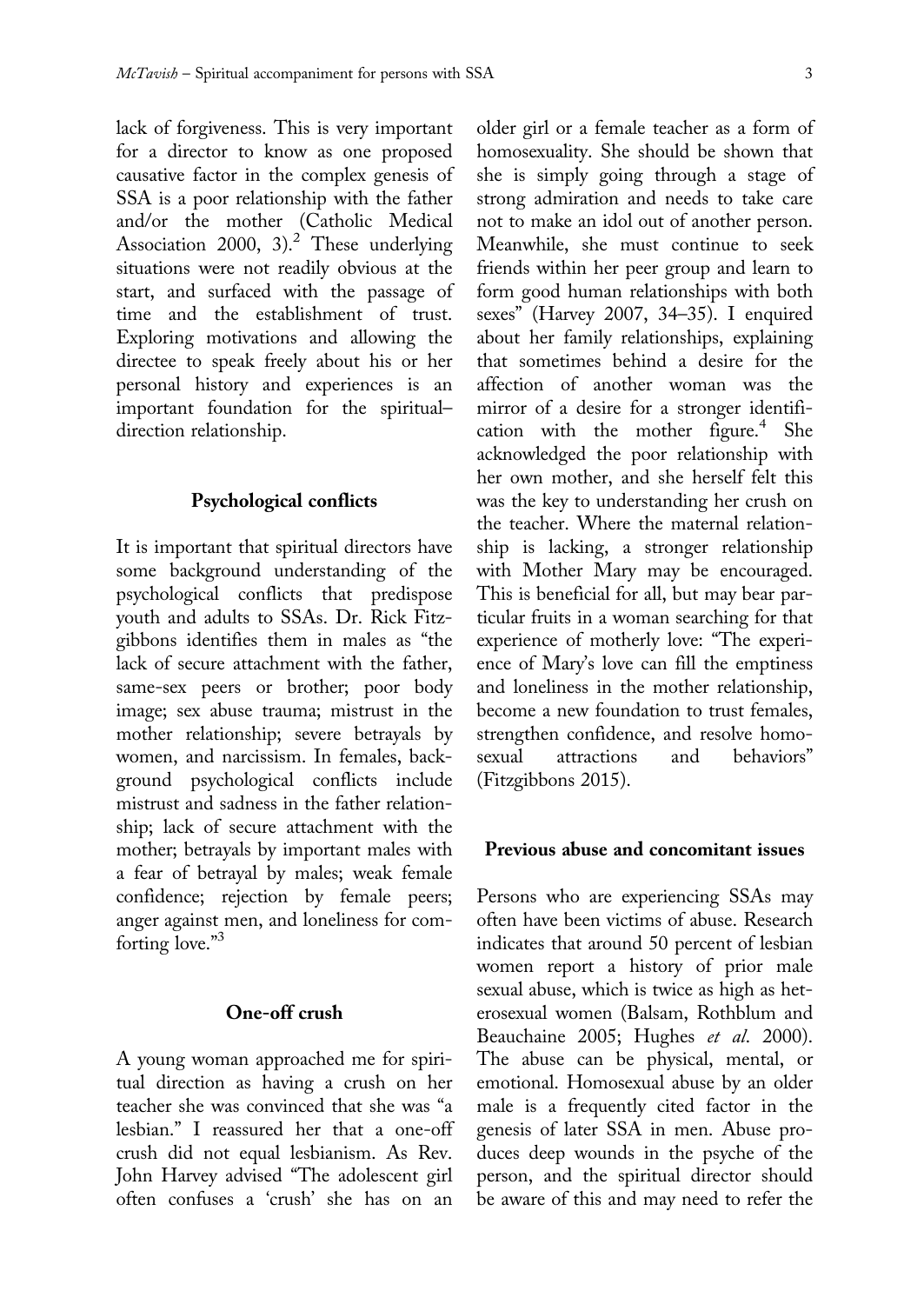directee to appropriate mental-health professionals.[5](#page-7-0)

The director should know that persons with SSA are more likely to have or have had coexisting medical, psychological, and relational problems.<sup>6</sup> [Many of these pro](#page-7-0)[blematic behaviors and psychological](#page-7-0) [dysfunctions are experienced among](#page-7-0) [homosexuals at about three times the](#page-7-0) [prevalence found in the general popu](#page-7-0)[lation. These include substance abuse,](#page-7-0) [suicidal histories, and other mental-health](#page-7-0) [concerns, such as eating disorders, person](#page-7-0)[ality disorders, paranoia, depression, and](#page-7-0) [anxiety \(Diggs 2002\).](#page-7-0)

Excessive anger is often seen as a result of rejections in secure attachment relationships primarily with same-sex peers, but also often with a parent or sibling. This anger is unhealthy, as the book of Sirach reminds us, "anger plunges a man to his downfall" (Sir 1:19). The resolution of this anger is essential to resolving the sadness, mistrust, and low self-esteem that often accompanies a person with SSA. Those harboring anger can be greatly helped by the sacrament of reconciliation. The grace of the sacrament acts like a soothing balm on the wounds of the person, bringing them peace and healing. Having been forgiven a penitent is then more conscious of the need to forgive others, leaving behind past hurts and taking steps forward to move on in life.

Lack of confidence is frequently an issue. A 2011 study by Parkes of 10,000 adolescents was notable for boys with some same-sex experience reporting less self-esteem (Parkes et al[. 2011](#page-7-0)). A 2010 Israeli study by Rubinstein of 90 homosexual and 109 heterosexual men with mean age of 26 and with no significant differences with respect to country of birth, ethnic origin, education level, military service, or participation in psychotherapy, revealed homosexual young adults scored lower on the self-esteem

measure and higher on narcissism compared to their heterosexual counterparts [\(Rubinstein 2010\)](#page-8-0). The director should be sensitive to low self-esteem in the directee, be ready to tackle any underlying issues, as well as offering copious encouragement in an effort to boost low self-confidence.

## AVOID VICE

# Dangers of an active homosexual lifestyle

An active homosexual lifestyle puts men who have sex with men at serious medical and moral risk. Worldwide, male-to-male sex accounts for the majority of new HIV infections among males as well as exposing the participants to a host of other infections including hepatitis B, gonorrhea, and syphilis [\(McTavish 2014\)](#page-7-0).<sup>[7](#page-7-0)</sup> [The director](#page-7-0) [must always respect the freedom of the](#page-7-0) [directee but in view of the serious health](#page-7-0) [risks from homosexual activity is also free](#page-7-0) [to counsel the person of its very real](#page-7-0) [dangers.](#page-7-0)

## Avoid proximate occasions of sin

The person should be advised to avoid all immoral behavior, including "proximate occasions of sin," which can include watching gay pornography, frequenting bars or gay massage parlors, and entertaining openly gay friends who may have a corruptive influence on a person trying to break free from homosexual temptations. When a young person with SSA reports to me in spiritual direction that he or she is having many sexual temptations, I usually inquire about possible provoking factors, especially the use of pornography. Pornography fuels disordered sexual thoughts which may lead to lustful actions. "What you don't see you will not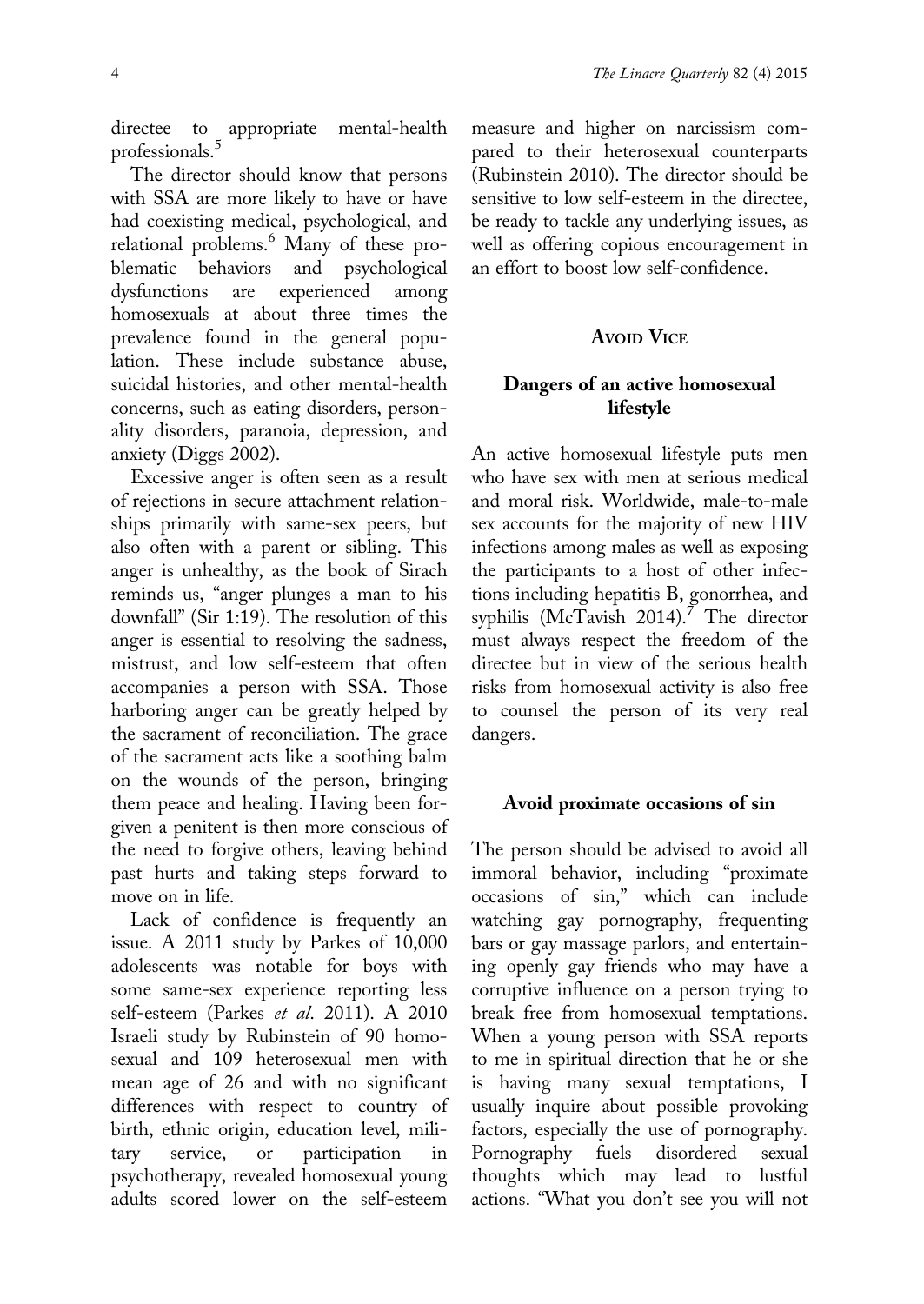think of" is a useful spiritual maxim. One needs to be careful about what one looks at, especially in our sex-driven media culture of today. The prophet Jeremiah states: "Death has come up through our windows, has entered our palaces" (Jer 9:20). St. Alphonsus Liguori, the patron saint of moral theology in the Catholic Church, commenting on this passage, wrote: "For as to defend a fortification it is not enough to lock the gates if the enemy be allowed to enter by the windows." [8](#page-7-0) [The windows here](#page-7-0) [are the eyes, and if the eyes are sound the](#page-7-0) [whole body will be sound, but if the eyes](#page-7-0) [are looking at pornography then the whole](#page-7-0) [body will suffer \(see Mat 6:22](#page-7-0)–23). Means [which can help reduce pornography](#page-7-0) [exposure include the use of a website filter,](#page-7-0) [placing the computer in a more public place](#page-7-0) and having an "[accountability partner.](#page-7-0)"

## CULTIVATE VIRTUE

When we habitually do bad things, we form vices; and when we habitually do good things, we foster virtues. The person experiencing SSAs, beginning to leave behind vices, should be advised to grow in a life of virtue. Virtues are good habits and include the practice of prayer, frequenting the sacraments, cultivating healthy friendships, and participating in mission. The Catechism gives this same encouragement to persons experiencing SSAs: "By the virtues of self-mastery that teach them inner freedom, at times by the support of disinterested friendship, by prayer and sacramental grace, they can and should gradually and resolutely approach Christian perfection" [\(Catechism 1997,](#page-7-0) 2357).

#### Fruitful union

Our Lord promises us "Whoever remains in me and I in him will bear much fruit, because without me you can do nothing" (Jn 15:5). A sacramental life, consisting of the Eucharist and regular confession (especially after a fall) helps maintain the union with Christ. Prayer and sacraments are essential for the person experiencing SSAs to receive the necessary grace.

Prayer with the Word of God is especially recommended, to allow the person to be led by the voice of God. Dei verbum teaches us that "prayer should accompany the reading of Sacred Scripture, so that God and people may talk together; for 'we speak to Him when we pray; we hear Him when we read the Sacred Scripture'" [\(Vatican Council II](#page-8-0) [1965,](#page-8-0) 25). Pope Emeritus Benedict XVI said, "That is why it is important that every Christian lives in contact and in personal dialog with the Word of God, given to us in sacred Scripture" [\(Benedict 2007\)](#page-7-0). Through a personal dialog with the Word of God, the person who experiences SSAs may be guided by the Holy Spirit to gradually walk the path of Christian holiness.

A life of prayer is needed to overcome the temptations of the flesh. Saint Alphonsus Liguori acknowledged the great power of prayer:

And it is especially to be remarked, that we cannot resist the impure temptations of the flesh, without recommending ourselves to God when we are tempted. This foe is so terrible that, when he fights with us, he, as it were, takes away all light; he makes us forget all our meditations, all our good resolutions; he also makes us also disregard the truths of faith, and even almost lose the fear of the divine punishments. For he conspires with our natural inclinations, which drive us with the greatest violence to the indulgence of sensual pleasures. Who in such a moment does not have recourse to God is lost. The only defense against this temptation is prayer. [\(Liguori 1992](#page-7-0), 70–71)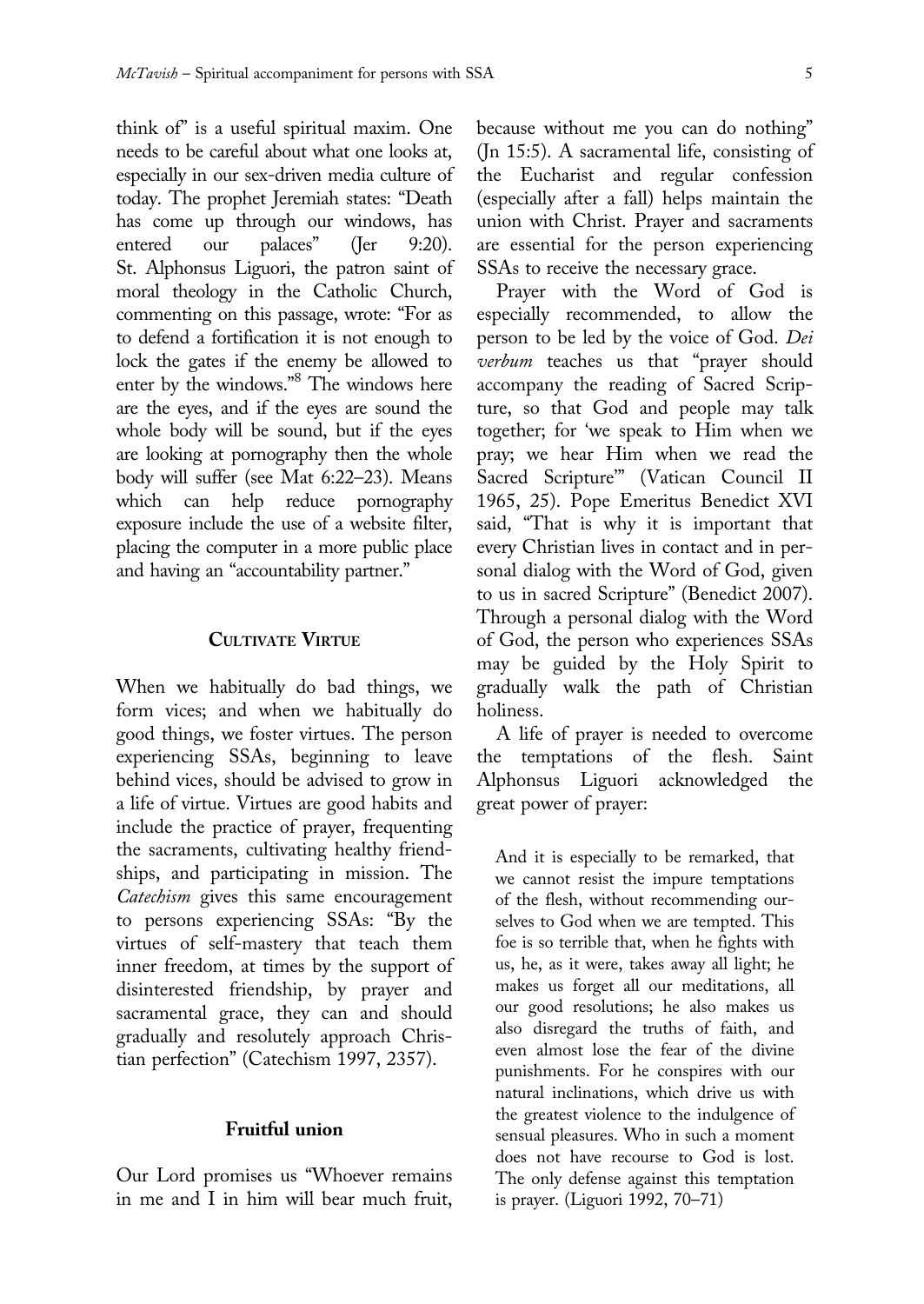### Chaste friendships

The director, faithful to the Church magisterium, can remind the directee of the importance of chastity. A helpful image to explain chastity is drawn from Chapter 47 of the prophet Ezekiel. The prophet describes a powerful river giving life wherever it flows. "Wherever the river flows, life grows" (see Ezek 47:9). This river can symbolize the powerful flow of our sexuality with all its energy and vitality which, when guided in the right way, generates life. A chaste heart is a peaceful heart, which also flows over into an ordered life. Living chastely helps the person experiencing SSAs become more integrated. Previous wounds may heal and brokenness mend, as St. Augustine described: "Indeed it is through chastity that we are gathered together and led back to the unity from which we were fragmented into multiplicity" [\(Catechism 1997](#page-7-0), 2340).

The US Catholic bishops in their guidelines for the pastoral care to persons with a homosexual inclination comment, "In our society, chastity is a particular virtue that requires special effort. All people, whether married or single, are called to chaste living. Chaste living overcomes disordered human desires such as lust and results in the expression of one's sexual desires in harmony with God's will" ([United States Conference of Catholic](#page-8-0) [Bishops 2006](#page-8-0), 8). The Canadian bishops recommend therefore "that you nurture virtuous and chaste friendships, though not exclusively with others of the same sex. True friendship enhances your ability to live chastely, while living in isolation, fear or bitterness undermines a healthy and holy life" (Episcopal Commission for Doctrine of the [Canadian Conference of](#page-7-0) [Catholic Bishops 2011](#page-7-0), 22). For balanced and mature affective growth such healthy friendships are good and necessary. Chaste friendships can be better found in a community such as Courage.<sup>9</sup> [The goals](#page-7-0) [of Courage include fellowship and](#page-7-0) [support, so that no one should have to](#page-7-0) [face the difficulties accompanying SSAs](#page-7-0) [alone, but rather can find solace in suppor](#page-7-0)[tive and healthy friendships.](#page-7-0)

#### Mission

The Congregation for the Clergy explains, "Commitment to the apostolate is a necessary part of spiritual counsel and direction. Thus motivations, preferences, and concrete realities ought to be examined so that the person receiving direction becomes more disposed towards mission" [\(Congregation](#page-7-0) [for the Clergy 2011,](#page-7-0) 133). The person experiencing SSAs, being part of a missionary Church, may be encouraged to participate in service to others, as "the actual performance of apostolic and charitable works is an element of proven worth" [\(Harvey 2007](#page-7-0), 23). Part of their mission is to give witness to living a life of holiness even if this necessitates carrying the Cross, as a person who experiences SSAs can "unite to the sacrifice of the Lord's Cross the difficulties they may encounter from their condition" [\(Catechism 1997](#page-7-0), 2358). He or she can also exercise the prophetic mission of encouraging others experiencing SSAs to live chastely as well as helping to correct the many misunderstandings in society regarding homosexuality, by helping to spread the correct teachings of the Magisterium of the Church.

### **CONCLUSION**

Thus, spiritual direction in the person with SSA can help him or her to grow in a personal relationship with God, allowing the person to savor, relive, and enjoy the deep affective touches of God in their lives. Sharing with a director allows him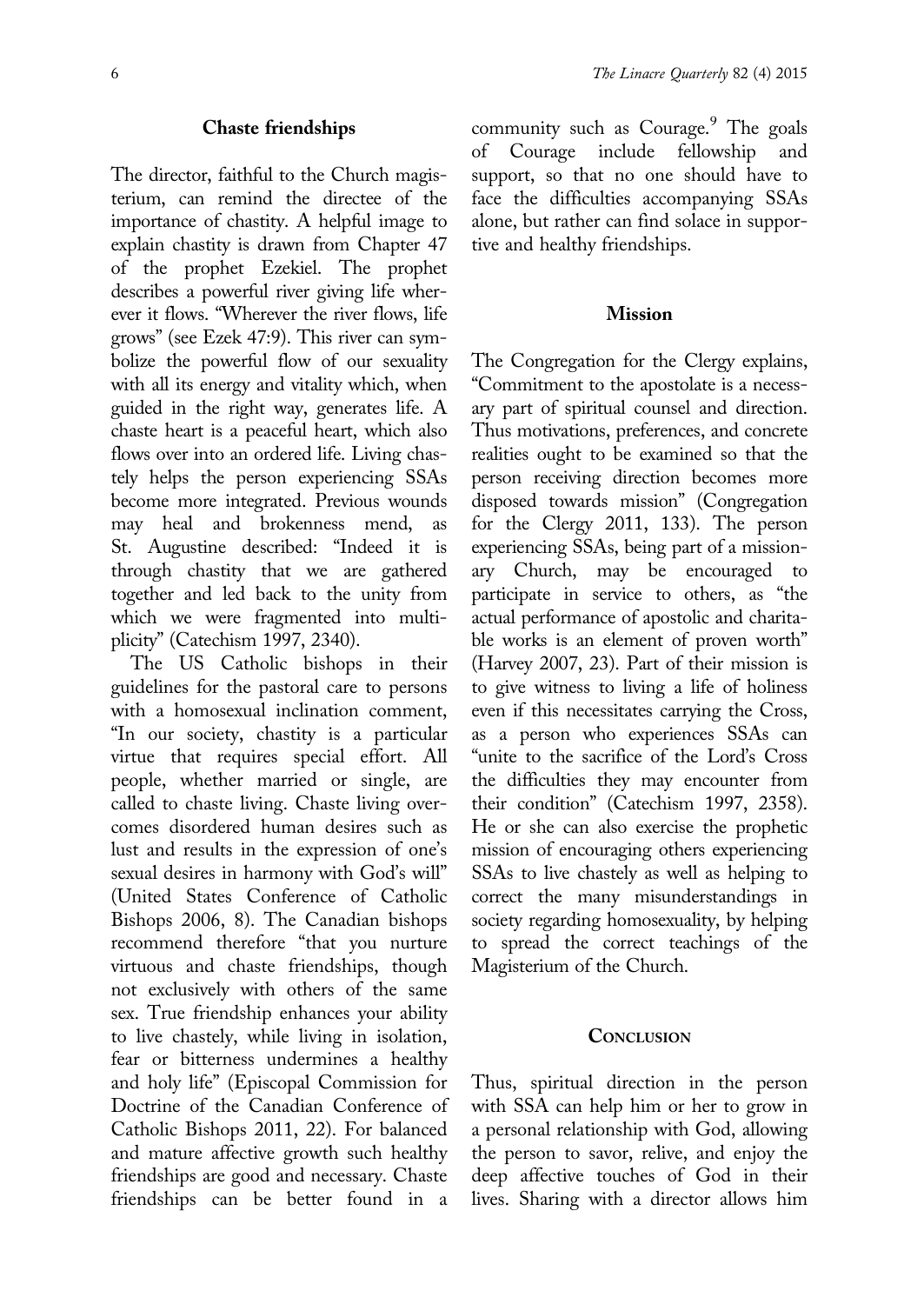<span id="page-6-0"></span>or her to explore and unpack areas of un-freedom in their personal history. Growth in awareness of God's love and friendship can fill the inner void in males with SSAs who were bullied or who never experienced close male friendships in childhood and adolescence. Growth in a loving knowledge of the Father's and St. Joseph's love during childhood and the present can help to heal the deep sadness in many males who never felt close to their fathers and heal the deep mistrust of males in females who had abusive, angry, or selfish fathers. Growth in a loving knowledge of Our Lady's love can fill the void many women with SSAs have for comforting motherly love and help males with controlling, distant, or narcissistic mothers, who fear trusting women.

As in all processes of growth, time and patience are needed. The director should be patient with the directee, and the directee with him- or herself. Setbacks will inevitably occur, and the director should be a living reflection of the "God of all encouragement and consolation" (see 2 Cor 1:3– 5), constantly animating the person to keep running the race and fighting the good fight (see 2 Tim 4:7). The director should advise the directee to avoid immoral behavior and encourage him or her to grow in virtuous living, as well as motivate efforts to develop a stronger masculine (or feminine) self-identification. The directee can be supported in their desire to live chastely and in fulfilling the will of God in their life. As Rev. John Harvey noted:

It is by regular spiritual direction, moreover, that the person with SSA can formulate and begin to live this plan of life. Very often, people with SSA have already experienced the loneliness and incompleteness of either of the two patterns of homosexual activity, namely promiscuity or a steady same-sex relationship. Dissatisfied with these experiences, they are ready to listen to the sympathetic proposal of a new approach, difficult though that new way may seem on the surface. The spiritual director's task is to show the man or woman with SSA that it is possible to live a chaste and happy life without being isolated from society. [\(Harvey 2007](#page-7-0), 23–24).

#### **ENDNOTES**

- 1. Spiritual direction can be known by various terms such as spiritual accompaniment and guidance, and the director is also known as a companion, friend, etc. Specialist texts on spiritual direction may be consulted for further information regarding the pros and cons of varying terminology.
- 2. The statement Homosexuality and Hope notes that alienation from the father in early childhood is frequently found in the history of a person who experiences same-sex attraction [\(Catholic Medical](#page-7-0) [Association 2000](#page-7-0), 3). For Rev. John Harvey one of the principal factors which individually or collectively contributes to SSA is the "inability of the child to identify with the gender of the same-sex parent" ([Harvey 2007,](#page-7-0) 12).
- 3. Dr. Richard Fitzgibbons, e-mail message to author, May 23, 2015.
- 4. Janelle Hallman remarks "women with SSA regularly report feeling deprived of<br>maternal nurturing and affection" nurturing ([Hallman 2008](#page-7-0), 64). She discusses her experience from therapy with women who experience same-sex attractions and notes that they often experienced excessive closeness with their moms or excessive distance, there being no middle ground<br>(Hallman 2008, 61-62). Andria  $(Hallman \t 2008, 61-62).$ L. Sigler-Smalz, a clinical pastoral counselor, cites the following "There is often a desperate quality to the emotional attraction in women that struggle with lesbianism. One client, who recognized that her lesbian relationships re-enacted her need for maternal love, explained to me, 'When I meet a woman that I feel drawn to, it is as if a place inside me is saying, 'Will you be my mommy?' It is a compelling and powerful feeling, and a helpless one. Suddenly, I feel little. I want to be noticed by her, I want to be special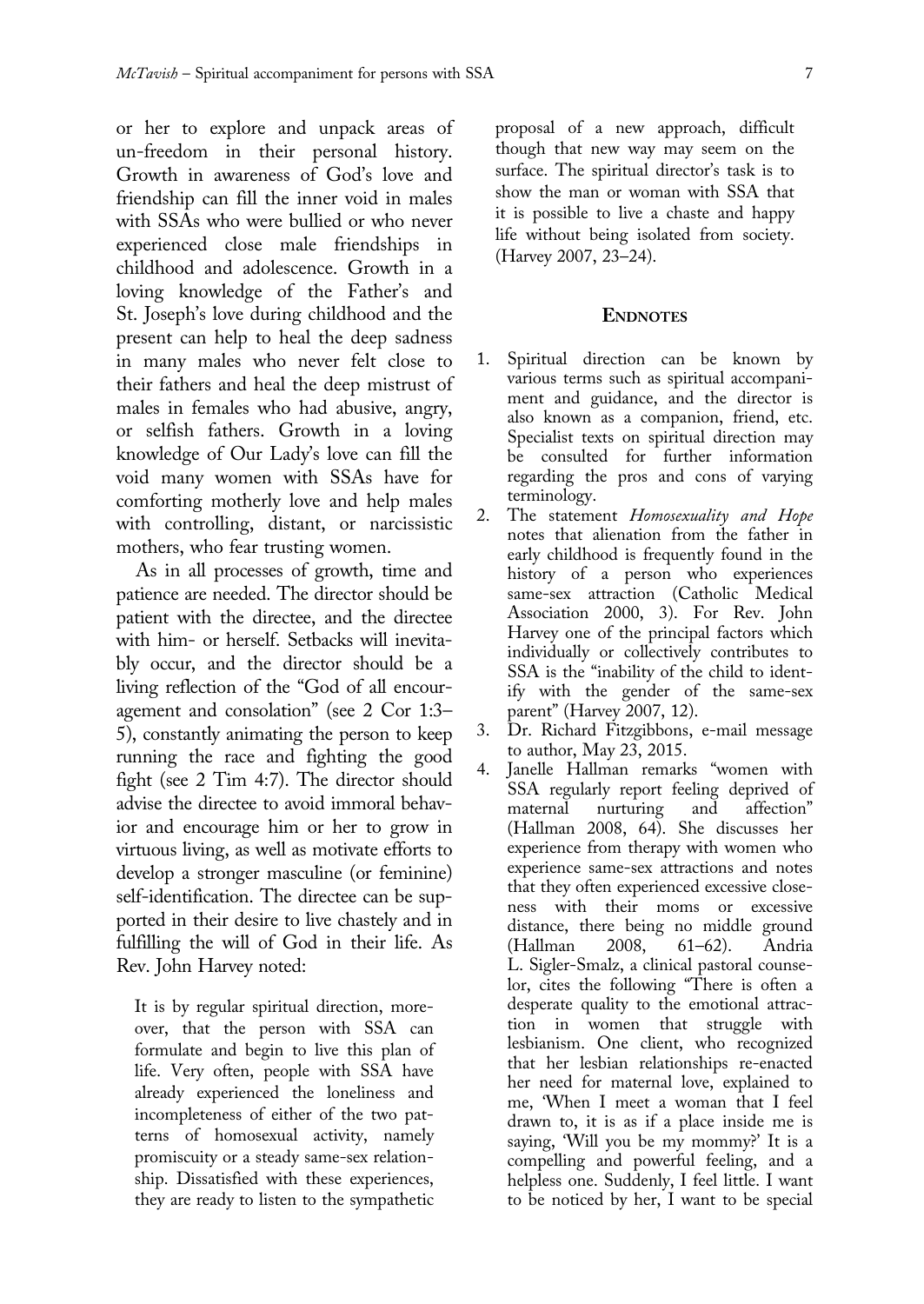<span id="page-7-0"></span>to her, and that want takes over my mind" [\(Sigler-Smalz n.d.](#page-8-0)).

- 5. Abuse produces many wounds in the victim. Serious issues arising include the need for healing and for justice against the perpetrator(s) for the offence committed.
- 6. Janelle Hallman comments that "Depression and anxiety are common in the lives of women with SSA." (Hallman 2008, 60– 61). See also page 4 and footnote 43 of Catholic Medical Association (2000). Garofalo *et al.* (1999) report that gay, lesbian, bisexual, or not sure youth report a significantly increased frequency of suicide attempts.
- 7. "Although MSM represent approximately 4 percent of the male population in the United States, in 2010 male-to-male sex accounted for 78 percent of new HIV infections among males. […] In the Philippines, 84 percent of all new sexually transmitted HIV infections in 2013 occurred in MSM, with Manila being the epicenter of the epidemic" (McTavish 2014, 637–638).
- 8. Saint Alphonsus Liguori writes further "Hence holy Job made a compact with his eyes not to look at any woman, even at a chaste virgin; because he knew from looks evil thoughts arise" (Liguori 1888, Instruction III, II, 1).
- 9. For more information, see their website: [http://www.couragerc.net.](http://www.couragerc.net)

#### **REFERENCES**

- Balsam, Kimberly F., Esther D. Rothblum, and Theodore P. Beauchaine. 2005. Victimization over the life span: A comparison of lesbian, gay, bisexual, and heterosexual sib-lings. [Journal of Consulting and Clinical](http://www.maneyonline.com/action/showLinks?pmid=15982145&crossref=10.1037%2F0022-006X.73.3.477&isi=000230036200010) [Psychology](http://www.maneyonline.com/action/showLinks?pmid=15982145&crossref=10.1037%2F0022-006X.73.3.477&isi=000230036200010) 73.3(June): 477–487.
- Barry, William A., and William J. Connolly. 1982. The practice of spiritual direction. New York: Harper-Collins.
- Benedict XVI, Pope. 2007. General audience, Wednesday, 7 November, [http://w2.vatican.](http://w2.vatican.va/content/benedict-xvi/en/audiences/2007/documents/hf_ben-xvi_aud_20071107.html) [va/content/benedict-xvi/en/audiences/2007/](http://w2.vatican.va/content/benedict-xvi/en/audiences/2007/documents/hf_ben-xvi_aud_20071107.html) [documents/hf\\_ben-xvi\\_aud\\_20071107.html](http://w2.vatican.va/content/benedict-xvi/en/audiences/2007/documents/hf_ben-xvi_aud_20071107.html).
- Catechism of the Catholic Church. 1997. 2nd ed. Vatican City: Libreria Editrice Vaticana.
- Catholic Medical Association. 2000. Homosexuality and hope. Needham, MA: Catholic Medical Association.
- Congregation for the Clergy. 2011. The priest, minister of divine mercy, [http://www.clerus.](http://www.clerus.org/clerus/dati/2011–08/08-13/sussidio_per_confessori_en.pdf) [org/clerus/dati/2011](http://www.clerus.org/clerus/dati/2011–08/08-13/sussidio_per_confessori_en.pdf)–08/08-13/sussidio\_ [per\\_confessori\\_en.pdf.](http://www.clerus.org/clerus/dati/2011–08/08-13/sussidio_per_confessori_en.pdf)
- Diggs, John R., 2002. The health risks of gay sex, [http://catholiceducation.org/en/marriage](http://catholiceducation.org/en/marriage-and-family/sexuality/the-health-risks-of-gay-sex.html)[and-family/sexuality/the-health-risks-of](http://catholiceducation.org/en/marriage-and-family/sexuality/the-health-risks-of-gay-sex.html)[gay-sex.html.](http://catholiceducation.org/en/marriage-and-family/sexuality/the-health-risks-of-gay-sex.html)
- Episcopal Commission for Doctrine of the Canadian Conference of Catholic Bishops. 2011. Pastoral ministry to young people with same-sex attraction. Ottawa, Ontario, Canada: Canadian Conference of Catholic Bishops.
- Fitzgibbons, Richard. 2015. The origins and healing of homosexual attractions. [http](http://www.catholicculture.org/culture/library/view.cfm?id=3112) [://www.catholicculture.org/culture/library/](http://www.catholicculture.org/culture/library/view.cfm?id=3112) [view.cfm?id=3112](http://www.catholicculture.org/culture/library/view.cfm?id=3112).
- Garofalo, Robert, R. Cameron Wolf, Lawrence S. Wissow, Elizabeth R. Woods, and Elizabeth Goodman, 1999. Sexual orientation and risk of suicide attempts among a representative sample of youth. [Archives of](http://www.maneyonline.com/action/showLinks?pmid=10323629&crossref=10.1001%2Farchpedi.153.5.487) [Pediatrics & Adolescent Medicine](http://www.maneyonline.com/action/showLinks?pmid=10323629&crossref=10.1001%2Farchpedi.153.5.487), 153(5): 487–93.
- Harvey, J.F. 2007. Same sex attraction: Catholic teaching and pastoral practice. New Haven: Knights of Columbus, [http://www.kofc.](http://www.kofc.org/un/en/resources/cis/cis385.pdf) [org/un/en/resources/cis/cis385.pdf](http://www.kofc.org/un/en/resources/cis/cis385.pdf).
- Hallman, J. 2008. The heart of female same-sex attraction: A comprehensive counseling resource. Downers Grove, IL: InterVarsity.
- Hughes, Tonda L., Ann Pollinger Haas, Lisa Razzano, Roberta Cassidy, and Alicia Matthews. 2000. Comparing lesbians' and heterosexual women's mental health: Results from a multi-site women's health survey. *[Journal of Gay and Lesbian Social](http://www.maneyonline.com/action/showLinks?crossref=10.1300%2FJ041v11n01_03)* [Services](http://www.maneyonline.com/action/showLinks?crossref=10.1300%2FJ041v11n01_03) 11.1: 57-76.
- Liguori, Alphonsus. 1888. Discourse on the necessity of mental prayer for priests. In Dignity and duties of the priest, or selva, ed. Eugene Grimm. New York: Elias Frederick Schauer.
- Liguori, Alphonsus. 1992. Oppitz, joseph. Alphonsus liguori–the redeeming love of Christ. New York: New City Press.
- McTavish, James. 2014. Chastity and homosexuality: Combating the scourge of HIV and AIDS. [National Catholic Bioethics](http://www.maneyonline.com/action/showLinks?crossref=10.5840%2Fncbq201414467) **[Quarterly](http://www.maneyonline.com/action/showLinks?crossref=10.5840%2Fncbq201414467)** 14.4(Winter): 637-645.
- Parkes, Alison, Vicki Strange, Daniel Wight, Chris Bonell, Andrew Copas, Marion Henderson, Katie Buston, Judith Stephenson, Anne Johnson, Elizabeth Allen,